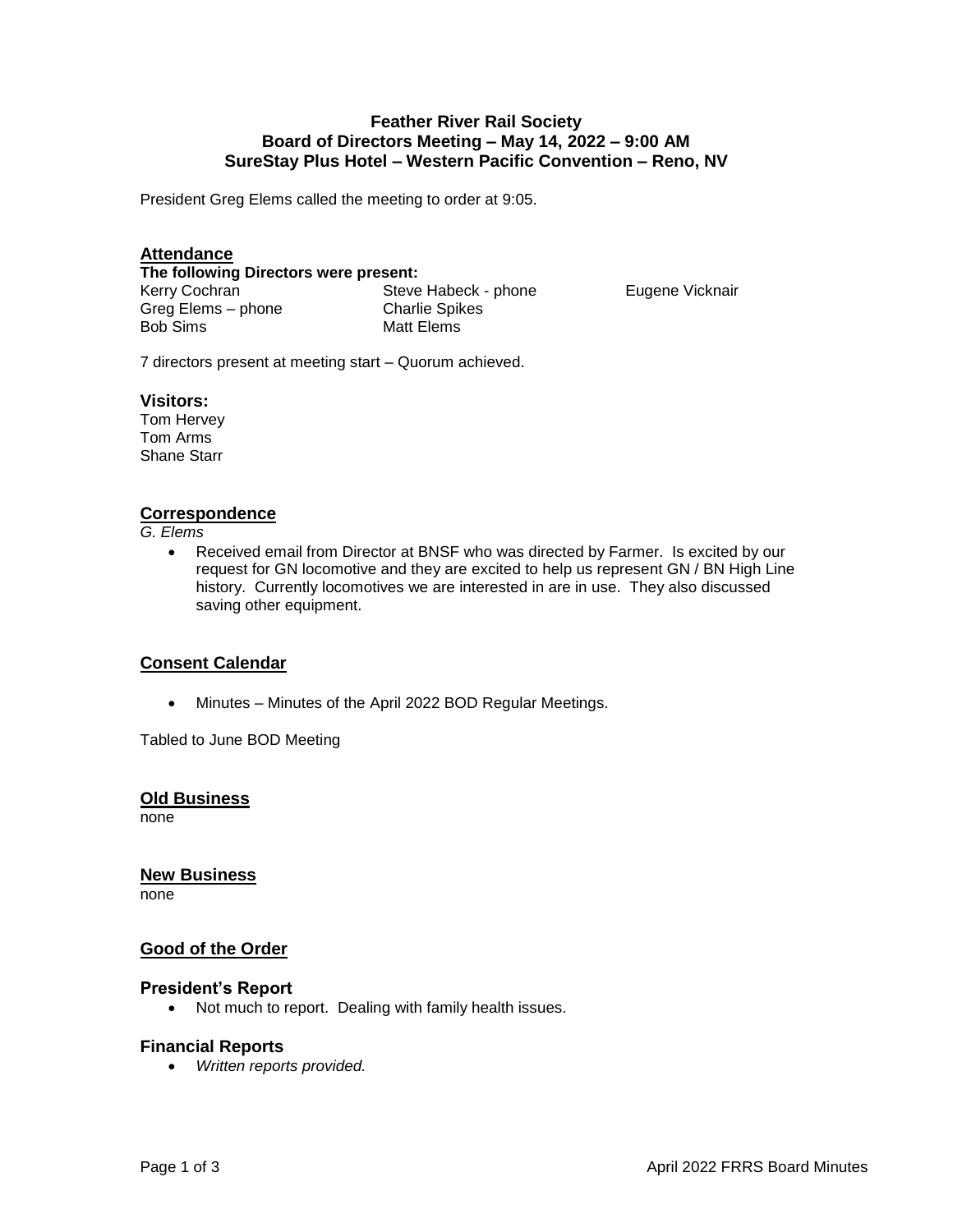# **Director's Reports**

- *Cochran*
	- $\circ$  Thinks all directors need to take a look at museum store. What Ann Cary, Janet Steeper and Eugene Vicknair have done is a big improvement and they need to be commended.
- *Habeck*
	- $\circ$  Has 10 yard dumpster sitting near shop entrance. Old stuff from store is in dumpster.
	- o There will be a significant expense for fuel.
	- o WP 165 tender is completely full of oil and water for first time in 60 years.

# **Event Reports**

- 2022 Western Pacific Convention
	- $\circ$  Positive feedback from attendees. Going well overall. Lots of optimism.  $60 -$ total attendee, 4 new members, 30 on V&T, 35 at mixer, Sunday will see 41. Preliminary expenses seem to be at break even. Doing well at raffle and donations.

# **Department Reports**

- *Webmaster* written report provided.
	- o Thanks to Paul for all his work.
- *Funding*  written report provided.
	- $\circ$  Greg Elems and Board thank Eugene Vicknair and Shane Starr for their work.

# **Committee Reports**

none

**Legal / Insurance Report**

none

**Status of Surplus Property Report** none

### **Safety Committee**

none

# **Public Comments**

*Shane Starr*

• This convention has been a blast and N-C-O Railway is happy to be here.

*Tom Hervey* 

 Happy to be here and surprised at how good the presentations are. Might want to do one next year.

### **Notices**

- Members Meeting and Dinner June 11
- *Charlie Spikes*
	- o will have a lack of RAL engineers. Craig will take Monday, Tuesday, Wednesday, Charlie will take Thursday, Friday, Saturday. Sunday is open. Encouraging other folks to sign up.
- *Steve Habeck*
	- o WP 165 operations Memorial Day Weekend, July 4 weekend and Labor Day weekend. All are 3 day weekends.

**Closed Session** – requested by President Greg Elems and Director Eugene Vicknair – 9:41 AM – 9:46 AM